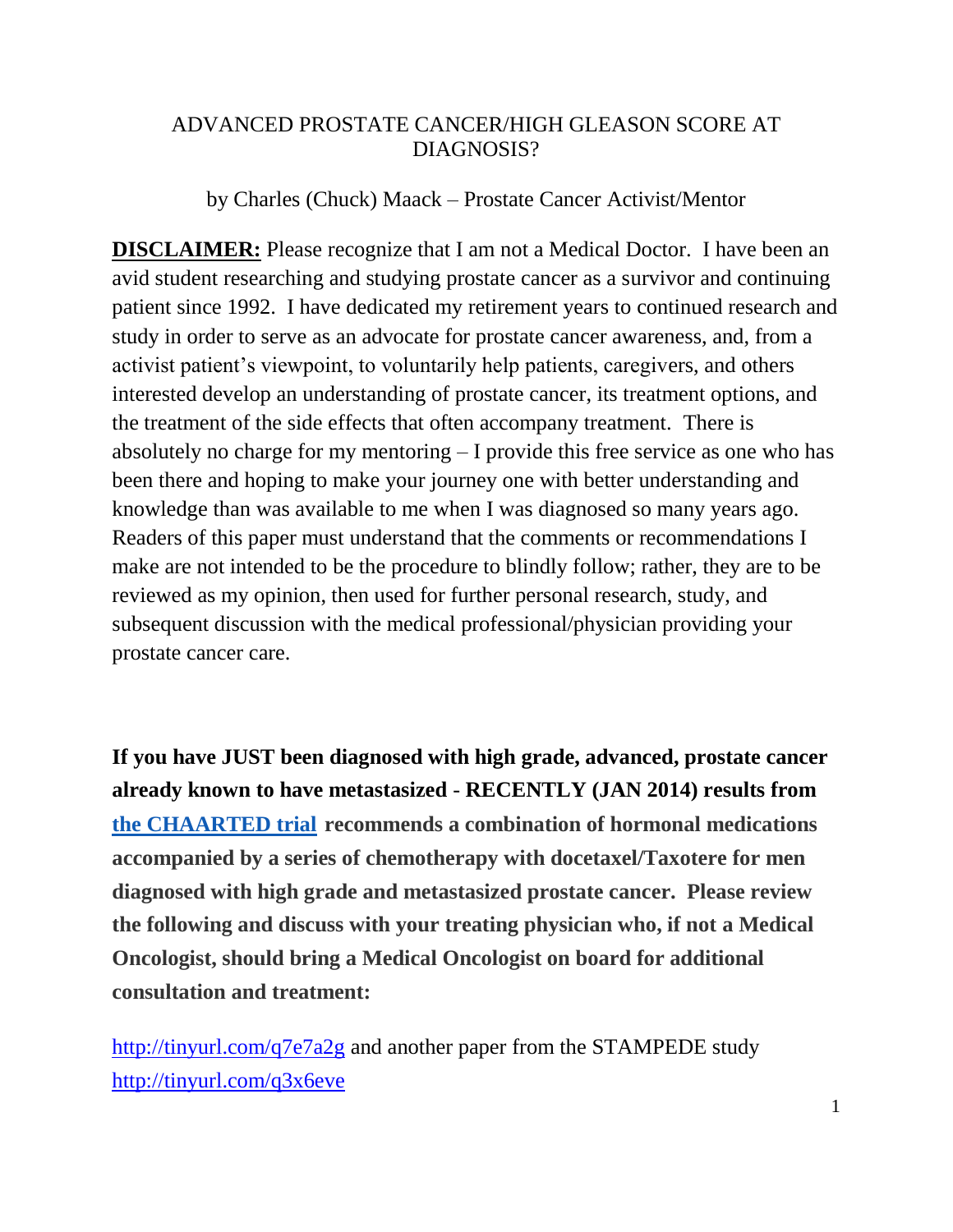You may want to consider joining an online advanced prostate cancer support list, if you have not already, where you can interact with other patients, caregivers, and mentors who are or have already travelled in this journey and where you can learn from their experiences. See:

<https://groups.yahoo.com/neo/groups/advancedprostatecancer/info>

The following are recommendations that are important BEFORE considering whether radiation or surgery should be administered. They should be used to establish baseline markers in developing a strategy of treatment. Both radiation and surgery should be held in abeyance with high Gleason Score patients until it is determined whether or not their cancer has migrated beyond the gland. Gleason Scores of  $4 + 3/7$ , 8, 9, and 10 are considered high range. Gleason Score  $4 + 3$ cancers are associated with a three-fold increase in lethal prostate cancer compared with  $3 + 4$  cancers. Radiation and surgery are often suggested to "debulk" the amount of cancer that would still require other treatment options, but there are specialists who consider surgery an aggravation of the prostate gland that, when administered to a patient with extensive tumor presence and the likelihood of extension beyond the gland, could result in more harm than good. Yet, there is a study released on 5/13/11 by Mayo Clinic indicating there can be an 80% chance of up to 20 years survival with surgical removal of the gland for men diagnosed with advanced prostate cancer. And, patients should be aware that there are studies that external beam radiation therapy, even for localized prostate cancer (PC), may be linked to bladder, lung and colorectal cancer. For the latter, review the following URLs:

**<http://tinyurl.com/oryrynb>**

<http://www.medicalnewstoday.com/articles/107505.php> **<http://tinyurl.com/ygkbzkv>**

So much about which to be concerned! I think it would behoove any patient initially diagnosed with the foregoing Gleason Scores to consider the following imaging to identify metastasis locations

## **C-11 CHOLINE PET/CT IMAGING or C-11 SODIUM ACETATE PET/CT IMAGING:**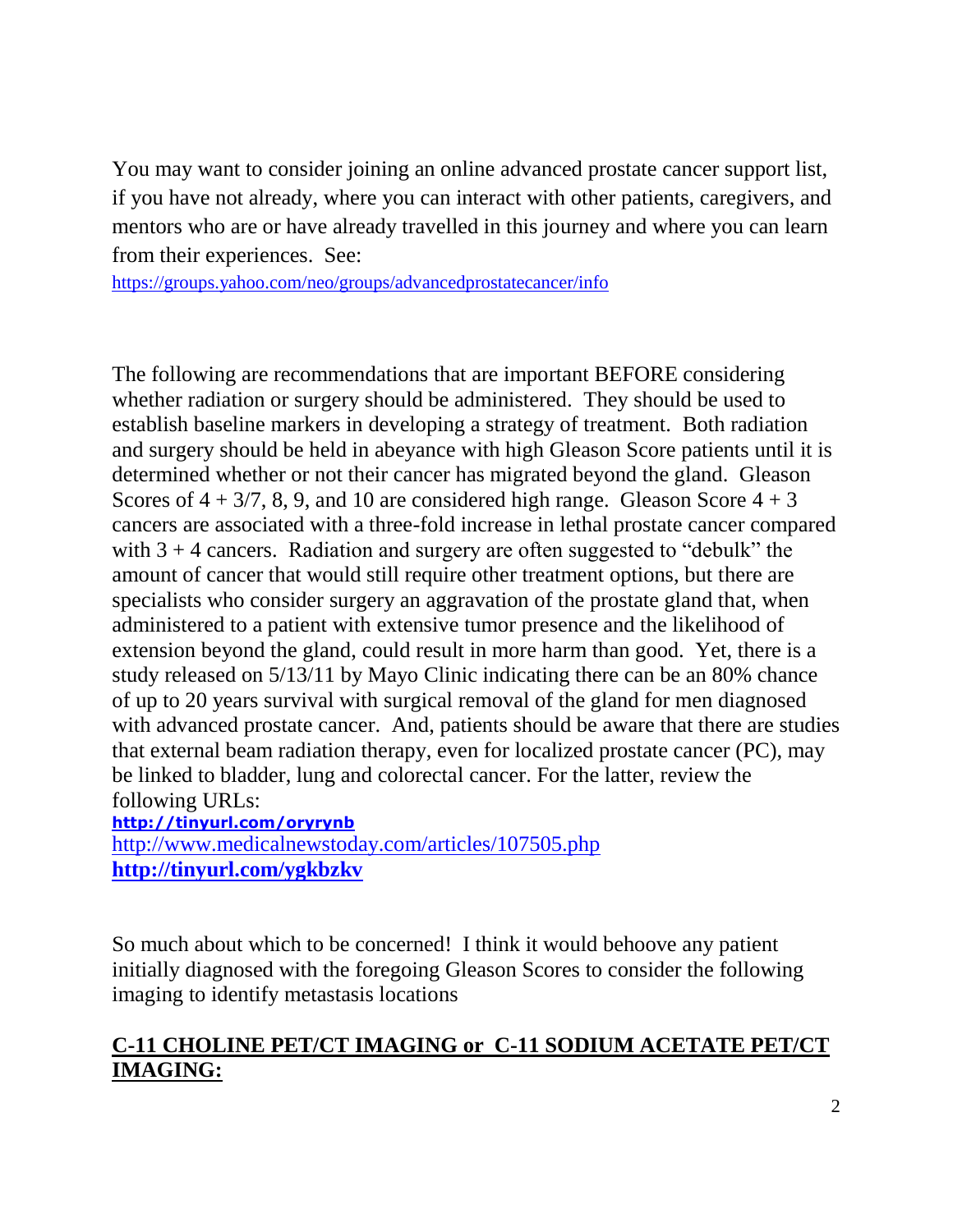Please review info here:<http://tinyurl.com/by49gqo>

With diagnosis of advanced/high Gleason Score PC, you should also consider bringing in a Medical Oncologist along with your Urologist to oversee your care. If metastasis has not yet been determined, one or the other should be testing your PAP, CGA, NSE, and CEA levels to determine PC aggressiveness, and preferably before starting any treatment method. These tests and what they may indicate are explained in the "PAP, CGA…" URL here:<http://tinyurl.com/cbdw5lc> . Testing should also include a Chemistry Panel/Complete Blood Count (CBC). **Also, check fasting prolactin level since prolactin SENSITIZES the AR (androgen receptor) and also inhibits Dopamine thus favoring angiogenesis.** If the fasting prolactin is 5.0 or higher, start Dostinex (cabergoline) at 0.25 mg three times per week (further explained here:<http://tinyurl.com/7w5omeo> ). A month later recheck the prolactin level. These tests along with a most current PSA and Testosterone (T) level then provide the necessary baseline markers to develop treatment strategy.

Here are specific recommendations in this regard provided to a patient with several biopsy results (primarily of Gleason Scores of 4,4 but also of 4,3 with tertiary presence of Grade 5) by internationally renowned Medical Oncologist Stephen Strum, specializing specifically in research and treatment of advanced prostate cancer since 1983:

## "<Stephen Strum, MD>

This is high volume PC of an aggressive histologic type (mostly GS  $(4,4)$  &  $(4,3)$ ) along with PNI (perineural invasion) which is a risk factor for EPE (extra-prostatic extension) along with the fact that EPE was actually seen. This is not the kind of clinical situation that I would be thinking about doing a local procedure without first obtaining sophisticated staging studies to determine the extent of the disease. And, most probably, these biopsy findings are consistent with systemic spread of PC to bone and/or nodes. Thus, the burden of proof on any physician evaluating you is to rule out the presence of non-confined PC. Such studies in this context would include, in my opinion, the following prior to any local procedure:

1. PAP, CGA (Chromogranin A), NSE (Neuron Specific Enolase), CEA (Carcinoembryonic Antigen) blood tests in light of the high Gleason score. See page 64 of The Primer on Prostate Cancer by Strum & Pogliano for discussion of these other blood test biomarkers.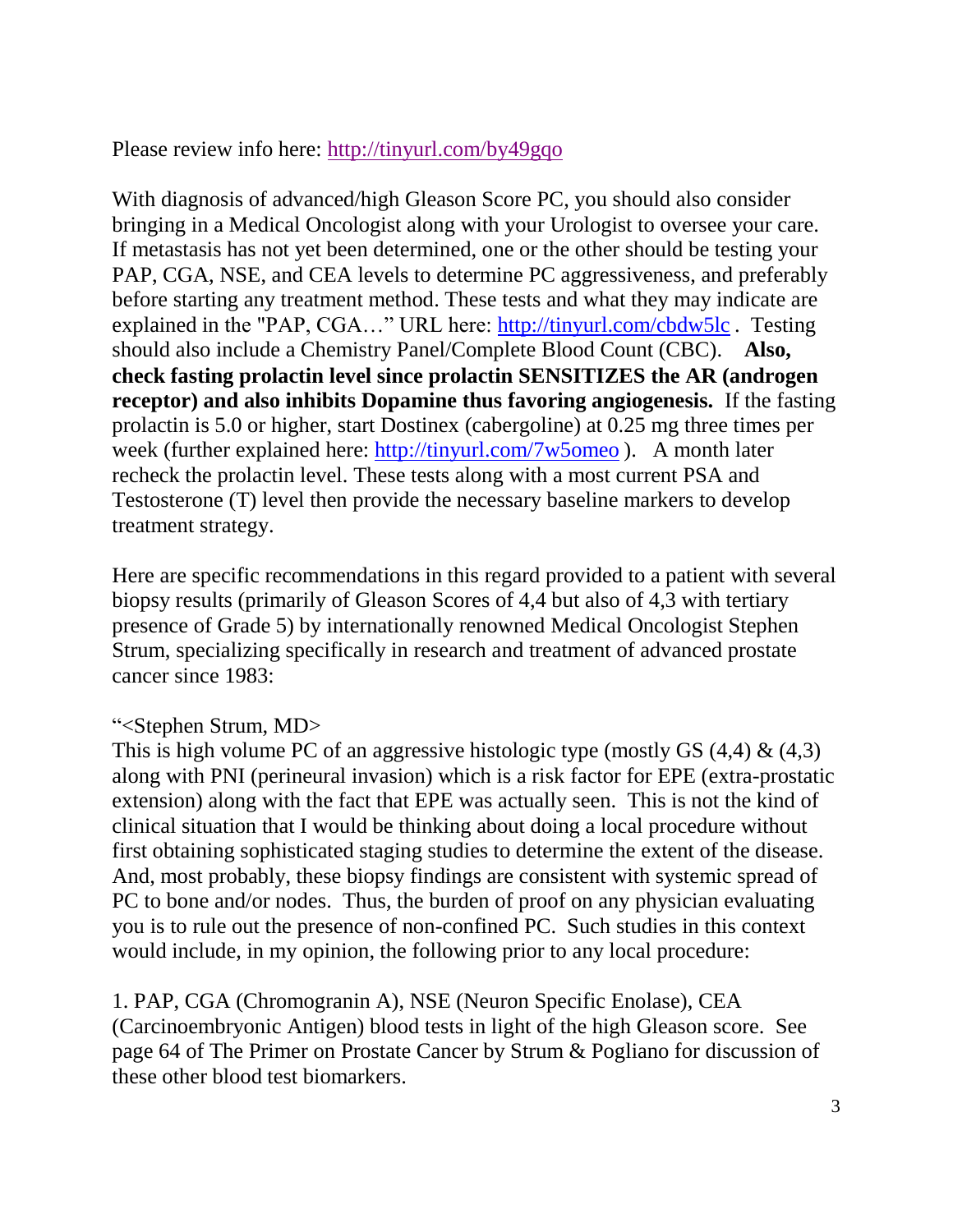2. Of course DRE (digital rectal exam) but also findings of TRUSP (transrectal ultrasound of the prostate) in relation to involvement of capsule and seminal vesicle.

3. 3T MRI of the prostate but this would need to be done either before the biopsies due to artifact caused by biopsy induced bleeding or 2 months after the TRUSP with biopsies. (My note: The more advanced and sensitive 3T multiParmetric imaging is now available at various locations as well as the Stephenson Cancer Center, University of Oklahoma Health Sciences Center. Call (405) 271-1333 for further information, appointment, and directions.)

4. Evaluation of bone and nodes using MRI of the axial skeleton (spine, pelvis, long bones). (for those relatively close to an imaging center that provides 3T multiParametric imaging, I would recommend that consideration.)

5. Assessment of bone resorption since abnormalities more often found in patients with systemic spread of PC. This would include DpD (deoxypyridinoline) urine test along with a blood bone resorption test such as b-CTX (C-Terminal Telopeptide, b-Crosslaps) or amino-terminal procollagen propeptides of type I collagen (PINP). Also, bone density using quantitative computerized tomography (QCT) and definitely NOT using DEXA which will falsely elevate bone density if osteoarthritis or vascular calcium deposits which almost every man over the age of 60 will have."

Once these tests have been administered, and while determining a treatment option, I believe you should then be prescribed androgen deprivation therapy (ADT) that include an antiandrogen (Casodex or its generic bicalutamide, flutamide/Eulexin, or nilutamide/Nilandron), and LHRH agonist (Lupron, Zoladex, Eligard, Trelstar, or the antagonist Degarelix), AND a 5AR inhibitor (dutasteride/Avodart preferred, or alternatively finasteride/Proscar) ASAP. Medical Oncologist Strum comments: "I personally have been involved with ADT (androgen deprivation therapy) since 1983 and was one of the first investigators for ADT in the world, working as a coinvestigator with Fernand Labrie. I would be using a 5ARI (5-alpha reductase inhibitor) such as Avodart in conjunction with the above agents. I also would have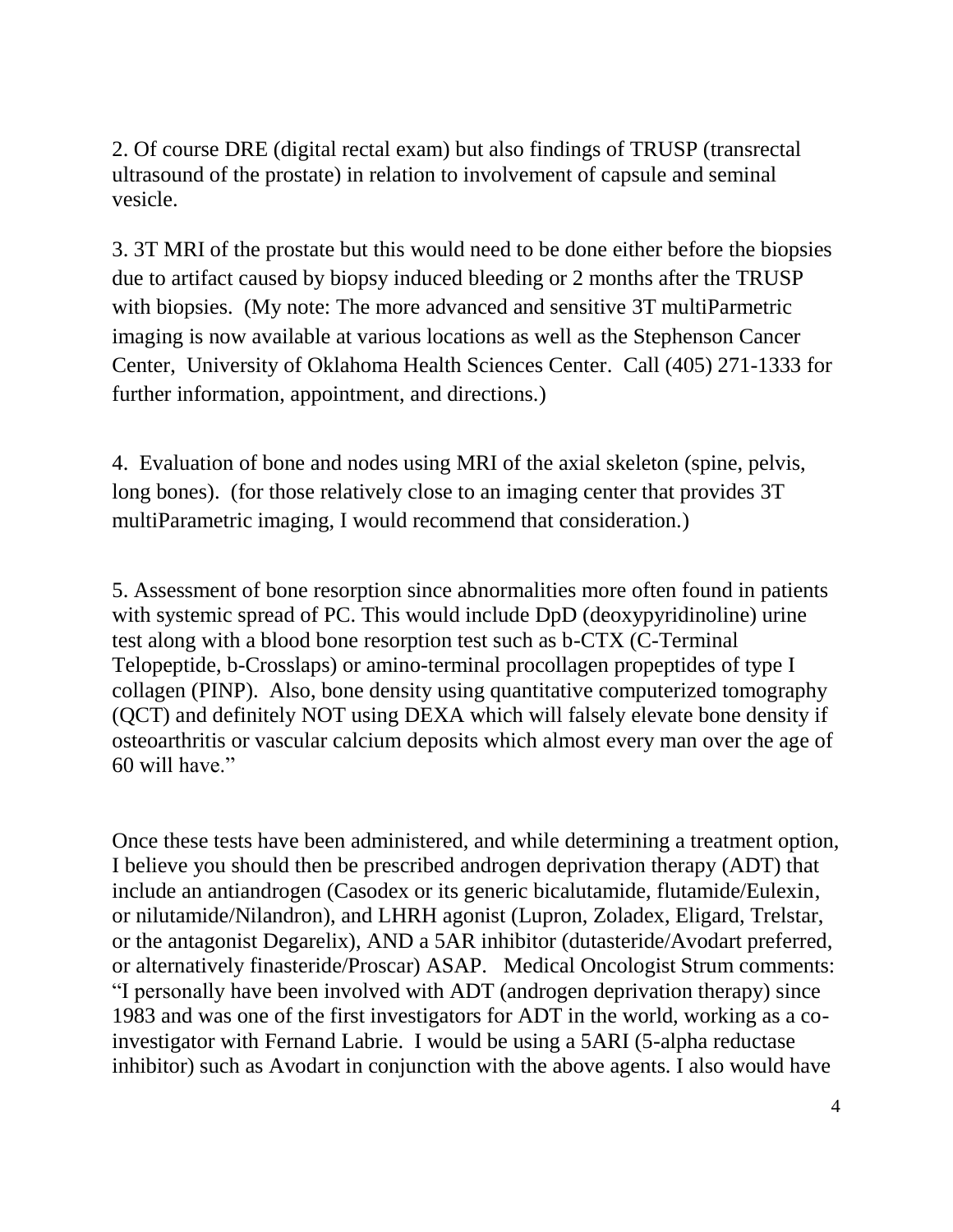checked a prolactin blood level and if 5 or higher would lower it with a drug such as Dostinex. In addition, it is critical to obtain serum testosterone levels to assure that there has been sufficient androgen deprivation (AD) achieved by the therapy being used. Given that ADT causes bone loss by activating osteoclasts, I would be using Zometa  $+$  a comprehensive bone supplement immediately." (With the more recent availability of a new alternative to infusing Zometa, the medication denosumab/Xgeva is being prescribed since it is an every-four-weeks subcutaneous injection rather than going through the infusion process of Zometa. The comprehensive bone supplement I would recommend is DR. STRUM'S INTENSIVE BONE FORMULA – read information and orderin at [http://tinyurl.com/ovnhbj5.](http://tinyurl.com/ovnhbj5)

If prescribed an LHRH agonist, be certain that your physician starts you on an antiandrogen first (bicalutamide/Casodex 50mg one tablet daily most usually now prescribed) to prevent a side effect that could otherwise occur known as "flare" and explained here: <http://www.theprostateadvocate.com/pdf/FLARE.pdf> , (preantiandrogen not required if prescribed the GnRH antagonist Firmagon/degarelix). AND include a 5Alpha Reductase (5AR) inhibitor (dutasteride/Avodart 0.5mg one capsule daily my choice) to inhibit T conversion to dihydrotestosterone (DHT) to begin a week prior to administration of the first LHRH agonist injection (most likely Lupron but many also using Zoladex Eligard, or Trelstar) and to be continued while also prescribed the LHRH agonist. The reasoning for this sequence of medication administration and the specific performance of each medication is explained in the "Triple Hormonal Blockade" paper here: <http://tinyurl.com/3ulagd2>**.** (As previously noted, if the GnRH antagonist degarelix/Firmagon is prescribed, the antiandrogen can begin with the first injection of this medication, since its action has been found to not cause a "flare" reaction). In the prescribing of Lupron, Dr. Strum, recommends that the initial injection be at only 7.5mg (or the lowest dosage depending on the LHRH medication employed) that is effective for 28 days be first employed and that at about 3 weeks, a blood draw administered to determine that this therapy is working with your PSA level having drastically dropped into the ultrasensitive levels and your testosterone level also dropping significantly. This provides the indication that your cancer remains androgen "dependent" and this therapy will work. This 7.5mg injection then continues for another 28 days until your PSA drops to  $\leq$ 0.05ng/ml and your testosterone to  $\leq$  20ng/dl which indicates the ADT is working appropriately. (If this is not occurring, then your cancer may be androgen independent and requires an entirely new strategy of treatment). If the PSA and T levels have dropped as indicated, the injection can change to either the 22.5mg 3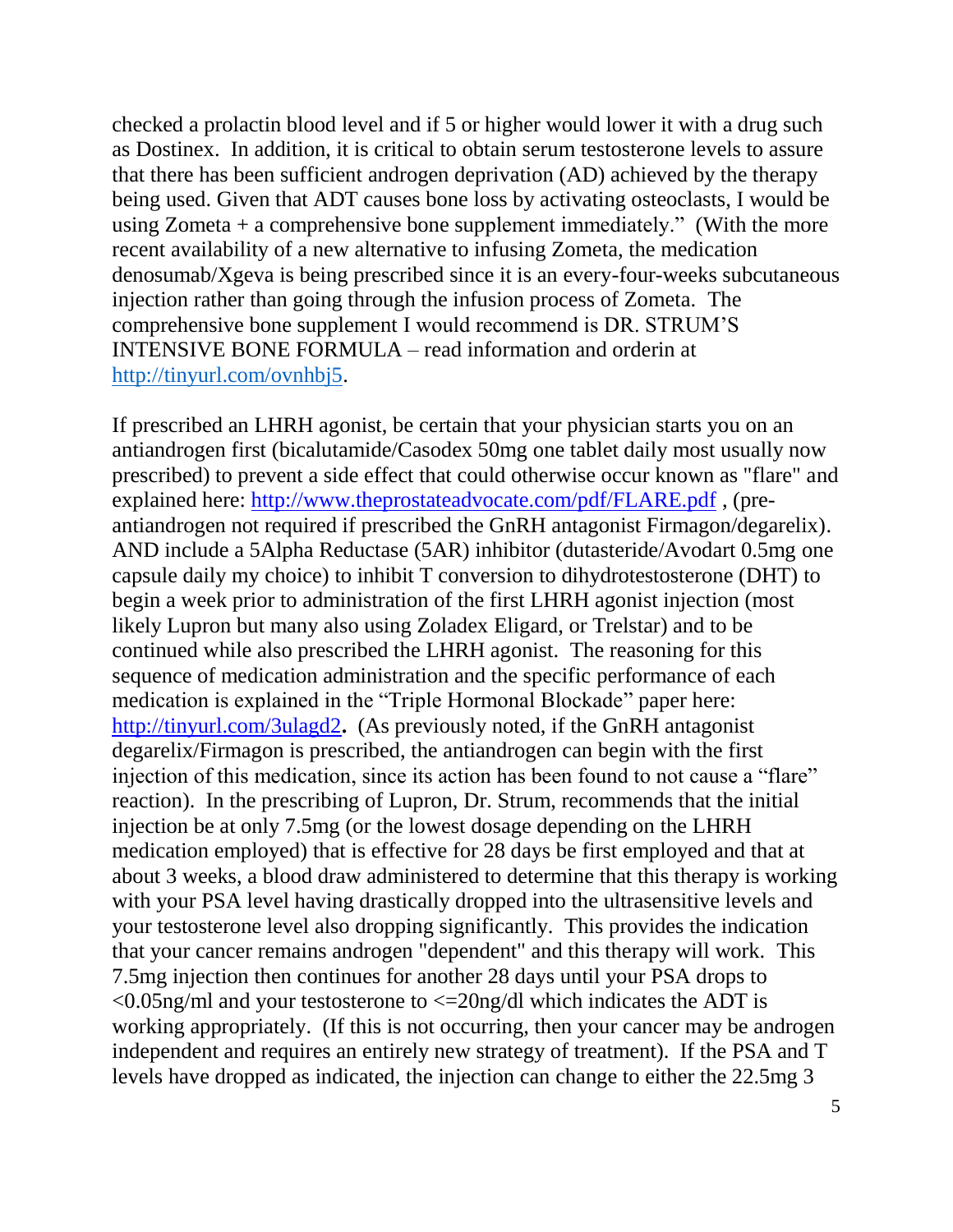month effective or 30mg 4 month effective or more recently the 45mg 6 month effective. I personally do not advocate implant of a 12-month LHRH agonist. I doubt that the medication actually remains fully efficient for the entire twelve months. I am even suspect that the so-called 4 or 6 month injections are fully effective for that length of time (just a personal opinion). And at the blood draws after a few months on ADT3, testing for DHT level should also be included with the PSA and T checks, since the 5AR inhibitor should have brought the DHT level down to <10.0ng/dl. This is all explained in the foregoing URL. Also, a thorough explanation with supporting references of the importance of a 5Alpha Reductase (5AR) inhibitor (dutasteride/Avodart (my preference) or finasteride/Proscar) as part of triple androgen/hormonal blockade (ADT3) can be reviewed here: <http://tinyurl.com/3gfd23r> . Read "ADT Side Effects") for explanation of the side effects that might occur with ADT and how to combat those effects here: <http://tinyurl.com/3p9pl3p> . Also to be considered to image cancer volume and location would be the C-11 Choline PET imaging, the USPIO imaging, Color Doppler Ultrasound (CDU), as well as 3T multiParametric MRI. If there are indications of metastasis despite no solid evidence, a series of chemotherapy with weekly docetaxel/Taxotere (that could be accompanied by carboplatin, an estradiol like estramustine/Emcyt, or other estrogen) to accompany androgen deprivation therapy could also be considered as part of an all out attack to stop continued development and hopefully eradicate the cancer. As a PC friend with Gleason 10 suggested, men with advanced prostate cancer should put on war paint, gather all their ammunition, and attack from every direction with everything available.

You should also be given bone mineral density (BMD) imaging with preferably a Quantitative Computerized Tomography (QCT) imaging, or at least a Dual-Energy X-ray Absorptiometry (DEXA) imaging (this is different than the bone scan checking for metastasis). A good idea is to also have your bone integrity checked with a Pyrilinks-D Dpd deoxypyridinolene urine test and/or b-CTX (C-Terminal Telopeptide, b-Crosslaps). These tests are important because very often at diagnosis with prostate cancer, men are also experiencing osteopenia or osteoporosis. And particularly if bone metastases is considered possible or known, then beginning the bisphosphonate Zometa or Xgeva for bone protection. And particularly with starting on androgen deprivation, this testing should be part of developing base marks for the strategy of treatment. The reasoning for "QCT BMD Imaging vs DEXA BMD Imaging" is explained here: <http://tinyurl.com/7ewmovu> **.** If it is determined that osteopenia or osteoporosis is developing or just to protect bone from metastases the prescribing of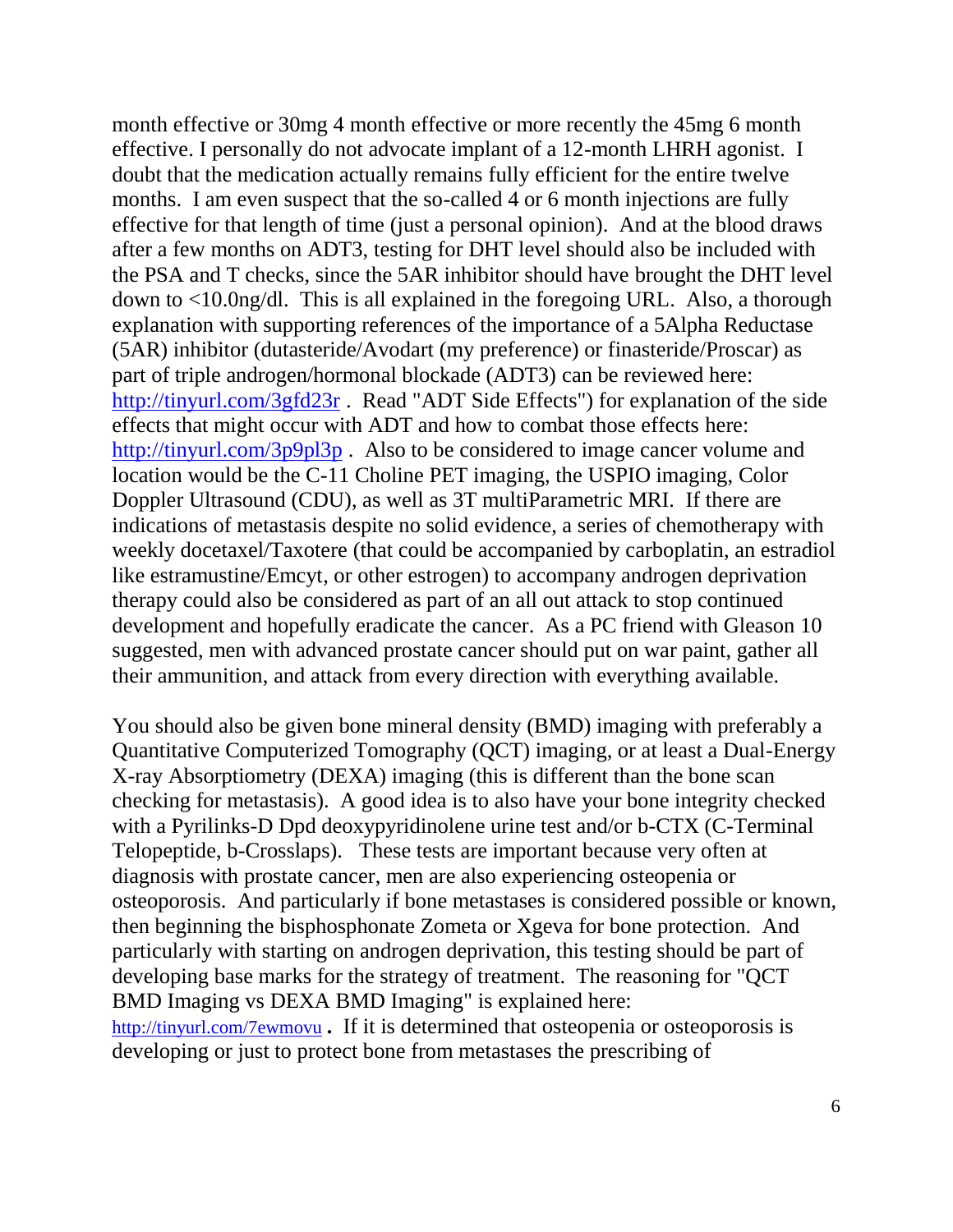bisphosphonates is being discussed, a description of **"**Bisphosphonates & Dental Considerations" is described here: <http://tinyurl.com/3m78ymg>

Also, a lengthy compilation of information regarding "Diet and Supplement Considerations in our Fight Against Prostate Cancer" can be reviewed here: <http://tinyurl.com/6z5l8fm> .

Those with high grade prostate cancer at diagnosis and considering either surgery or radiation that would be more so to debulk the amount of cancer, should take the below suggestion to their physician as well as find and discuss with a Medical Oncologist prior to any plans for surgery or radiation to discuss pre-surgery/preradiation treatment with chemotherapy agents docetaxel/Taxotere and mitoxantrone for the possibility of a better chance of recurrence free survival.

See:<http://www.ncbi.nlm.nih.gov/pubmed/20143429> **Cancer 2010 Feb 8 {Epub ahead of print}**

Phase 1/2 study of preoperative docetaxel and mitoxantrone for high-risk prostate cancer.

[Garzotto M,](http://www.ncbi.nlm.nih.gov/pubmed?term=%22Garzotto%20M%22%5BAuthor%5D&itool=EntrezSystem2.PEntrez.Pubmed.Pubmed_ResultsPanel.Pubmed_RVAbstract) [Higano CS,](http://www.ncbi.nlm.nih.gov/pubmed?term=%22Higano%20CS%22%5BAuthor%5D&itool=EntrezSystem2.PEntrez.Pubmed.Pubmed_ResultsPanel.Pubmed_RVAbstract) [O'Brien C,](http://www.ncbi.nlm.nih.gov/pubmed?term=%22O) [Rademacher BL,](http://www.ncbi.nlm.nih.gov/pubmed?term=%22Rademacher%20BL%22%5BAuthor%5D&itool=EntrezSystem2.PEntrez.Pubmed.Pubmed_ResultsPanel.Pubmed_RVAbstract) [Janeba N,](http://www.ncbi.nlm.nih.gov/pubmed?term=%22Janeba%20N%22%5BAuthor%5D&itool=EntrezSystem2.PEntrez.Pubmed.Pubmed_ResultsPanel.Pubmed_RVAbstract) [Fazli L,](http://www.ncbi.nlm.nih.gov/pubmed?term=%22Fazli%20L%22%5BAuthor%5D&itool=EntrezSystem2.PEntrez.Pubmed.Pubmed_ResultsPanel.Pubmed_RVAbstract) [Lange](http://www.ncbi.nlm.nih.gov/pubmed?term=%22Lange%20PH%22%5BAuthor%5D&itool=EntrezSystem2.PEntrez.Pubmed.Pubmed_ResultsPanel.Pubmed_RVAbstract)  [PH,](http://www.ncbi.nlm.nih.gov/pubmed?term=%22Lange%20PH%22%5BAuthor%5D&itool=EntrezSystem2.PEntrez.Pubmed.Pubmed_ResultsPanel.Pubmed_RVAbstract) [Lieberman S,](http://www.ncbi.nlm.nih.gov/pubmed?term=%22Lieberman%20S%22%5BAuthor%5D&itool=EntrezSystem2.PEntrez.Pubmed.Pubmed_ResultsPanel.Pubmed_RVAbstract) [Beer TM.](http://www.ncbi.nlm.nih.gov/pubmed?term=%22Beer%20TM%22%5BAuthor%5D&itool=EntrezSystem2.PEntrez.Pubmed.Pubmed_ResultsPanel.Pubmed_RVAbstract)

Division of Urology, Oregon Health and Science University, Portland Veterans Administration Medical Center, Portland, Oregon.

BACKGROUND:: A study was conducted to determine the 5-year recurrence-free survival in patients with high-risk prostate cancer after neoadjuvant combination chemotherapy followed by surgery. Secondary endpoints included safety, pathologic effects of chemotherapy, and predictors of disease recurrence. METHODS: Fifty-seven patients were enrolled in a phase 1/2 study of weekly docetaxel 35 mg/m(2) and escalating mitoxantrone to 4 mg/m(2) before prostatectomy. Patients were treated with 16 weeks of chemotherapy administered weekly on a 3 of every 4 week schedule. A tissue microarray, constructed from the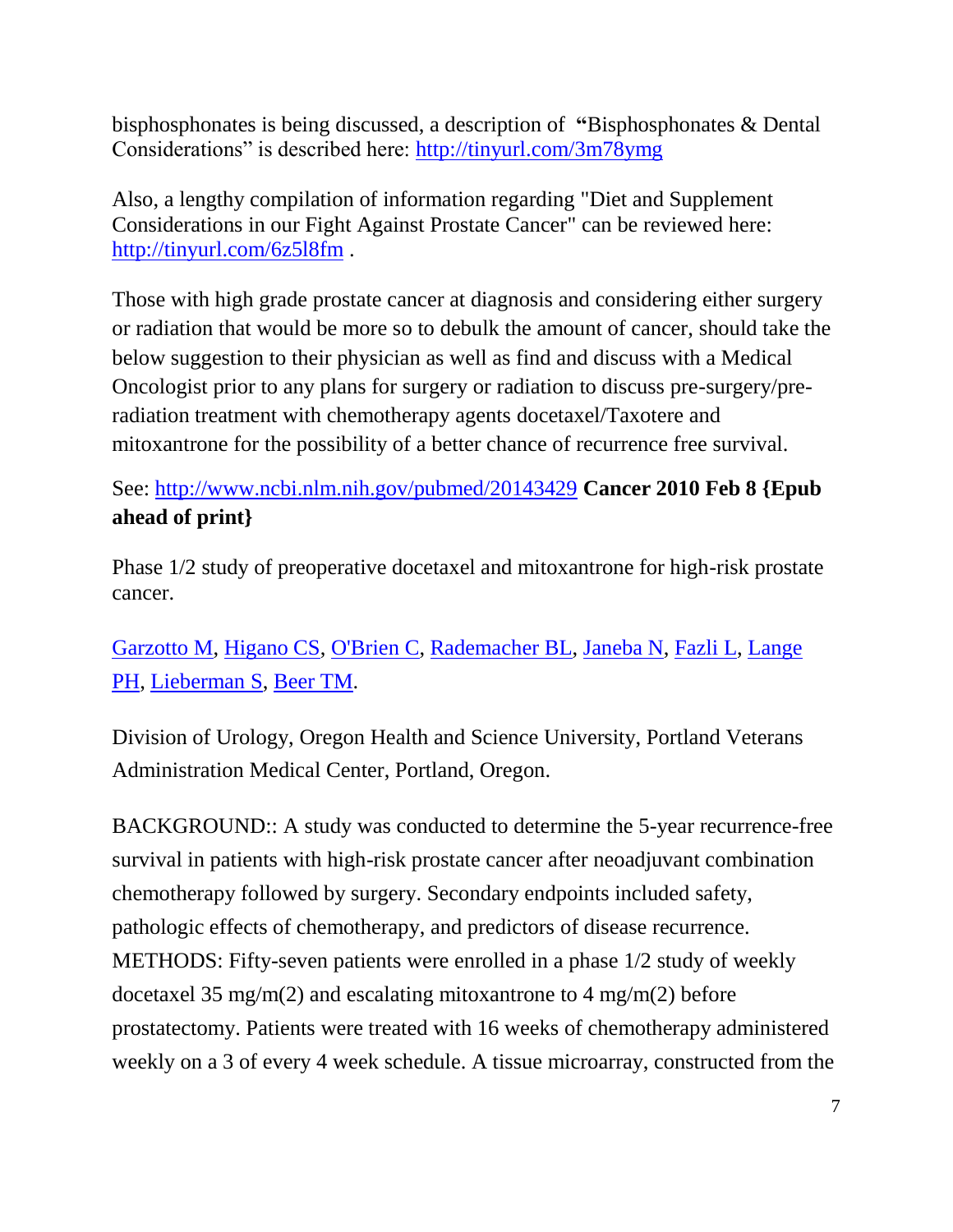prostatectomy specimens, served to facilitate the exploratory evaluation of biomarkers. The primary endpoint was recurrence-free survival. Disease recurrence was defined as a confirmed serum prostate-specific antigen (PSA) >0.4 ng/mL. RESULTS: Of the 57 patients, 54 received 4 cycles of docetaxel and mitoxantrone before radical prostatectomy. Grade 4 toxicities were limited to leukopenia, neutropenia, and hyperglycemia. Serum testosterone levels remained stable after chemotherapy. Negative surgical margins were attained in 67% of cases. Lymph node involvement was detected in 18.5% of cases. With a median follow-up of 63 months, 27 of 57 (47.4%) patients recurred. The Kaplan-Meier recurrence-free survival at 2 years was 65.5% (95% confidence interval [CI], 53.0%-78.0%) and was 49.8% at 5 years (95% CI, 35.5%-64.1%). Pretreatment serum PSA, lymph node involvement, and postchemotherapy tissue vascular endothelial growth factor expression were independent predictors of early recurrence. CONCLUSIONS: Preoperative chemotherapy with docetaxel and mitoxantrone is feasible. Approximately half of the high-risk patients remain free of disease recurrence at 5 years, and clinical and molecular predictors of early recurrence were identified. Cancer 2010. (c) 2010 American Cancer Society.

PMID: 20143429 [PubMed - as supplied by publisher]

Finally, a list of "Books" that every man diagnosed with prostate cancer should consider adding to his home library can be reviewed here: <http://www.theprostateadvocate.com/pdf/BOOKS.pdf> .

I don't mean to overwhelm you with this information but more to make you aware that these tests and treatment methods are important and your physicians should be considering them while developing an appropriate strategy for your future treatment. If he/she discounts these tests, you might consider moving to Urologists and Medical Oncologists who understand their value.